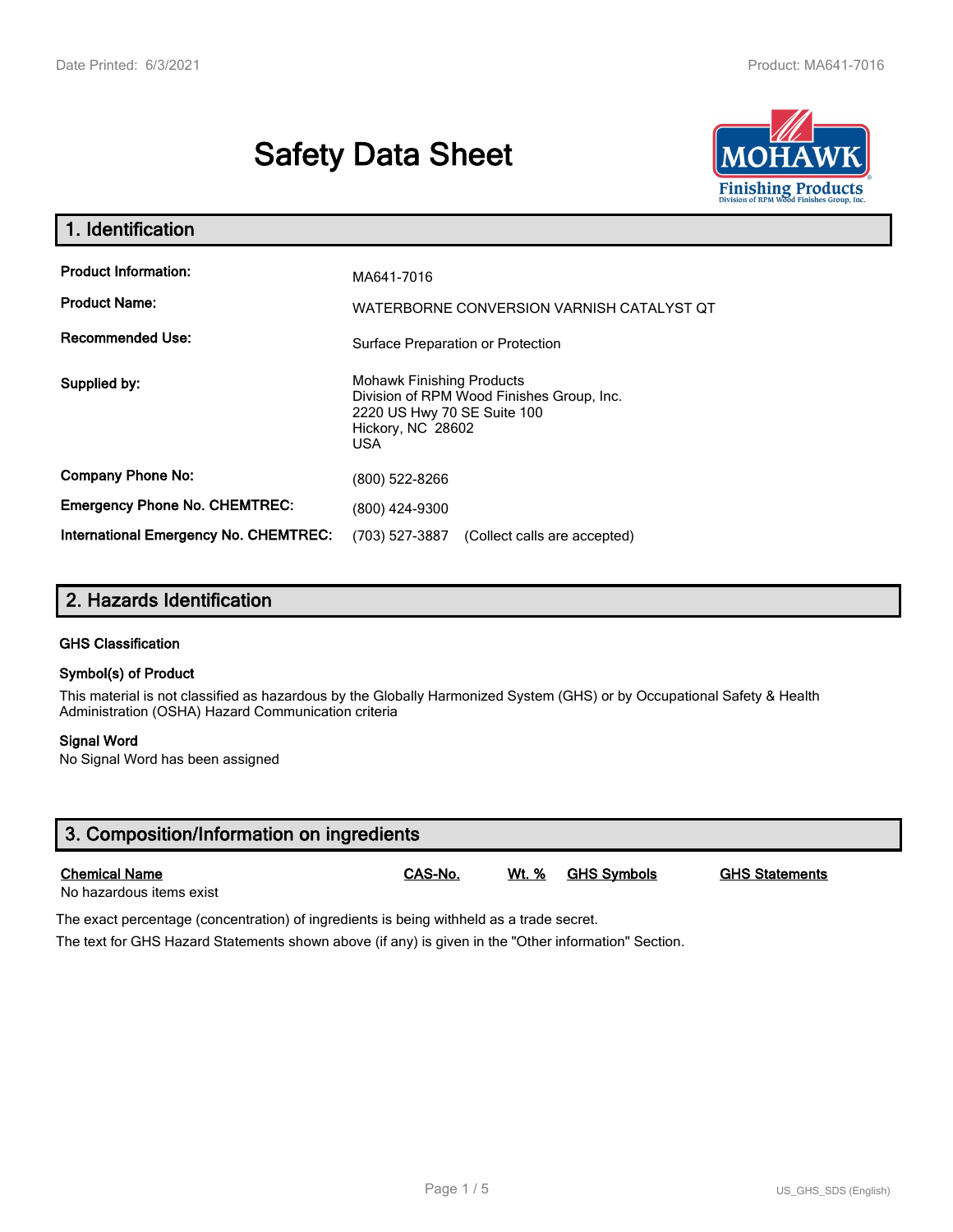## **4. First-aid Measures**



FIRST AID - EYE CONTACT: IF IN EYES: Rinse cautiously with water for several minutes. Remove contact lenses, if present and easy to do. Continue rinsing. If eye irritation persists: Get medical advice/attention.

FIRST AID - SKIN CONTACT: IF ON SKIN: Gently wash with plenty of Soap and Water. If skin irritation occurs: Get medical advice/ attention.

FIRST AID - INGESTION: IF SWALLOWED: rinse mouth. Do NOT induce vomiting. IF exposed or if you feel unwell: Call a POISON CENTER or doctor/physician.

FIRST AID - INHALATION: IF INHALED: If breathing is difficult, remove victim to fresh air and keep at rest in a position comfortable for breathing. IF exposed or if you feel unwell: Call a POISON CENTER or doctor/physician.

## **5. Fire-fighting Measures**

**SPECIAL FIREFIGHTING PROCEDURES:** This product is not expected to burn under normal conditions of use.

**FIREFIGHTING EQUIPMENT:** None.

## **6. Accidental Release Measures**

#### **ENVIRONMENTAL MEASURES:** No Information

**STEPS TO BE TAKEN IN CASE MATERIAL IS RELEASED OR SPILLED:** Follow personal protective equipment recommendations found in Section VIII. Personal protective equipment needs must be evaluated based on information provided on this sheet and the special circumstances created by the spill including; the material spilled, the quantity of the spill, the area in which the spill occurred, and the training and the expertise of employees in the area responding to the spill. Do not allow the spilled product to enter public drainage system or open waterways.

#### **7. Handling and Storage**



**HANDLING:** Avoid inhalation and contact with eyes, skin, and clothing. Wash hands thoroughly after handling and before eating or drinking.

**STORAGE:** Keep containers closed when not in use. Store in cool well ventilated space away from incompatible materials.

## **8. Exposure Controls/Personal Protection Ingredients with Occupational Exposure Limits**

| $$ g, cuiente $$ : cercepunente anpecune en m |                      |                       |              |                         |
|-----------------------------------------------|----------------------|-----------------------|--------------|-------------------------|
| <b>Chemical Name</b>                          | <b>ACGIH TLV-TWA</b> | <b>ACGIH-TLV STEL</b> | OSHA PEL-TWA | <b>OSHA PEL-CEILING</b> |
|                                               |                      |                       |              |                         |

No hazardous items exist

**Further Advice: MEL = Maximum Exposure Limit OES = Occupational Exposure Standard SUP = Supplier's Recommendation Sk = Skin Sensitizer N.E. = Not Established N.D. = Not Determined**

#### **Personal Protection**



**RESPIRATORY PROTECTION:** Use NIOSH approved respiratory protection.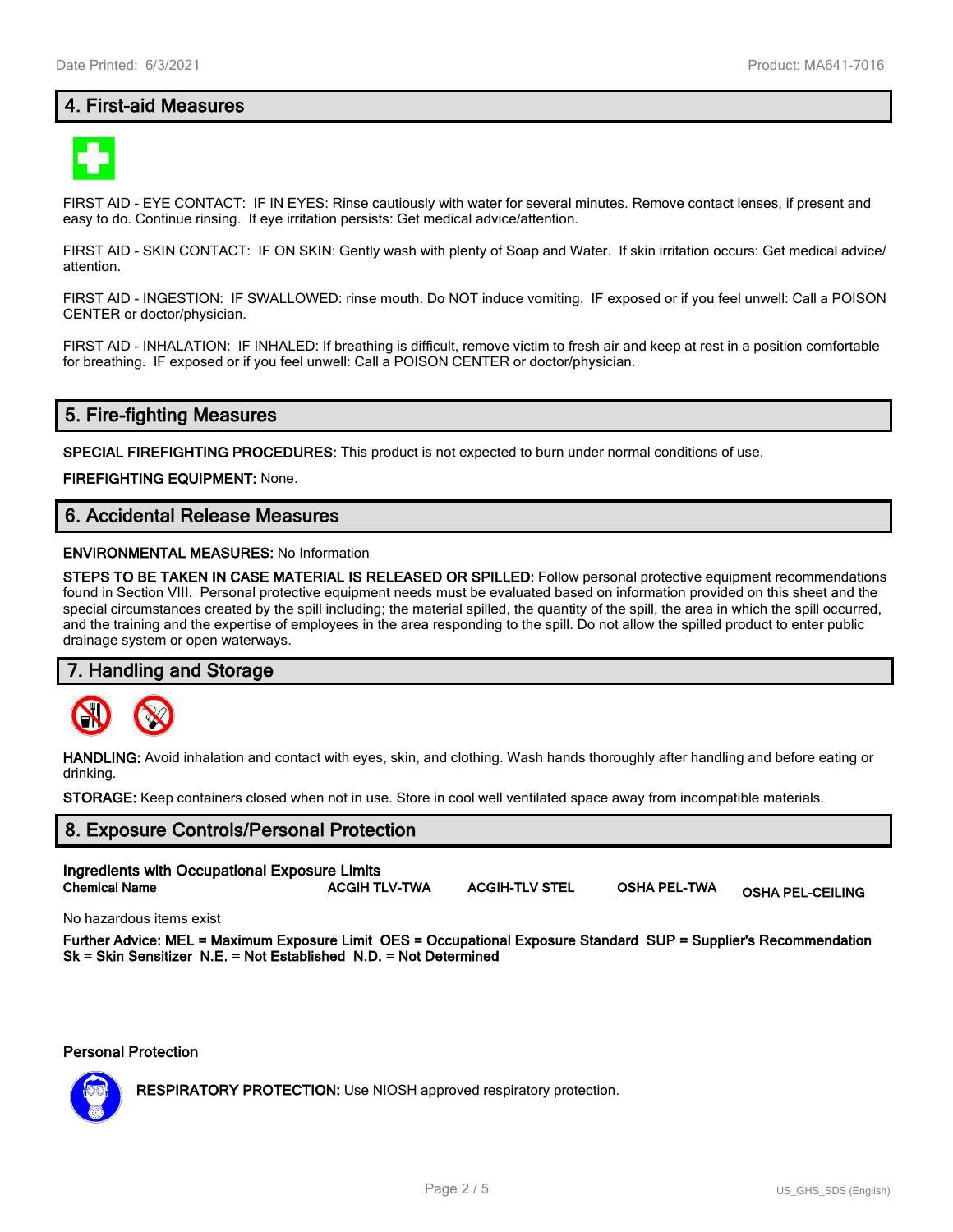

**SKIN PROTECTION:** Wear chemical resistant footwear and clothing such as gloves, an apron or a whole body suit as appropriate.



**EYE PROTECTION:** Wear chemical-resistant glasses and/or goggles and a face shield when eye and face contact is possible due to splashing or spraying of material.



**OTHER PROTECTIVE EQUIPMENT:** No Information



**HYGIENIC PRACTICES:** It is good practice to avoid contact with the product and/or its vapors, mists or dust by using appropriate protective measures. Wash thoroughly after handling and before eating or drinking.

## **9. Physical and Chemical Properties**

| Appearance:                    | <b>Colored Liquid</b>       | <b>Physical State:</b>                      | <b>LIQUID</b>        |
|--------------------------------|-----------------------------|---------------------------------------------|----------------------|
| Odor:                          | None to Very Faint          | <b>Odor Threshold:</b>                      | Not determined       |
| Density, g/cm3:                | 1.040                       | pH:                                         | Not determined       |
| Freeze Point, °F:              | Not determined              | Viscosity:                                  | Not determined       |
| <b>Solubility in Water:</b>    | Not determined              | Partition Coefficient, n-octanol/<br>water: | Not determined       |
| Decomposition temperature, °F: | Not determined              | <b>Explosive Limits, %:</b>                 | Not determined       |
| Boiling Range, °F:             | Not determined              | Flash Point, °F:                            | $>$ 200 $^{\circ}$ F |
| Combustibility:                | Does not support combustion | Auto-Ignition Temperature, °F:              | Not determined       |
| <b>Evaporation Rate:</b>       | Slower than Diethyl Ether   | Vapor Pressure, mmHg:                       | Not determined       |
| Vapor Density:                 | Not determined              |                                             |                      |
| $N.I. = No$ Information        |                             |                                             |                      |

## **10. Stability and reactivity**

**STABILITY:** Stable under normal conditions.

**CONDITIONS TO AVOID:** Contact with incompatible materials.

**INCOMPATIBILITY:** Acids, Bases, Oxidizing agents

**HAZARDOUS DECOMPOSITION PRODUCTS:** Not determined.

## **11. Toxicological information**

**Practical Experiences**

**EMERGENCY OVERVIEW:** No Information **EFFECT OF OVEREXPOSURE - EYE CONTACT:** No Information **EFFECT OF OVEREXPOSURE - INGESTION:** No Information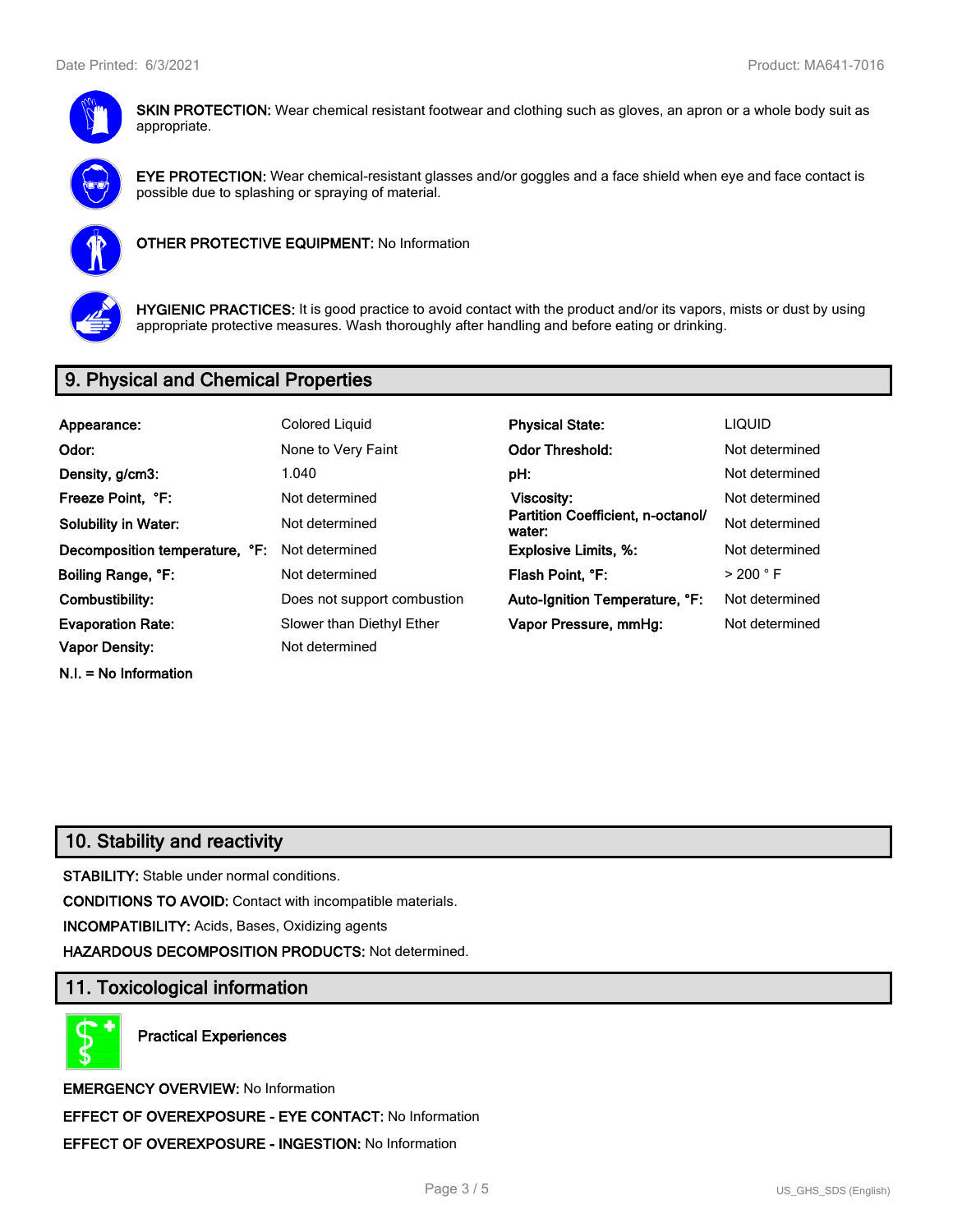#### **EFFECT OF OVEREXPOSURE - INHALATION:** No Information

## **EFFECT OF OVEREXPOSURE - SKIN CONTACT:** No Information

**CARCINOGENICITY:** No Information

## **PRIMARY ROUTE(S) OF ENTRY:**

#### **Acute Toxicity Values The acute effects of this product have not been tested. Data on individual components are tabulated below**

| CAS-No.   | <b>Chemical Name</b> | Oral LD50 | Dermal LD50 | Vapor LC50 |
|-----------|----------------------|-----------|-------------|------------|
| No        |                      |           |             |            |
| hazardous |                      |           |             |            |

hazardous items exist

#### **N.I. = No Information**

## **12. Ecological information**

**ECOLOGICAL INFORMATION:** Ecological evaluation of this material has not been performed; however, do not allow the product to be released to the environment without governmental approval/permits.

## **13. Disposal Information**



**Product**

**DISPOSAL METHOD:** Waste from this material may be a listed and/or characteristic hazardous waste. Dispose of material, contaminated absorbent, container and unused contents in accordance with local, state, and federal regulations.

**STEPS TO BE TAKEN IN CASE MATERIAL IS RELEASED OR SPILLED:** Follow personal protective equipment recommendations found in Section VIII. Personal protective equipment needs must be evaluated based on information provided on this sheet and the special circumstances created by the spill including; the material spilled, the quantity of the spill, the area in which the spill occurred, and the training and the expertise of employees in the area responding to the spill. Do not allow the spilled product to enter public drainage system or open waterways.

## **14. Transport Information**

#### **SPECIAL TRANSPORT PRECAUTIONS:** No Information

**DOT:** NOT RESTRICTED

**IATA:** NOT RESTRICTED

**IMDG:** NOT RESTRICTED